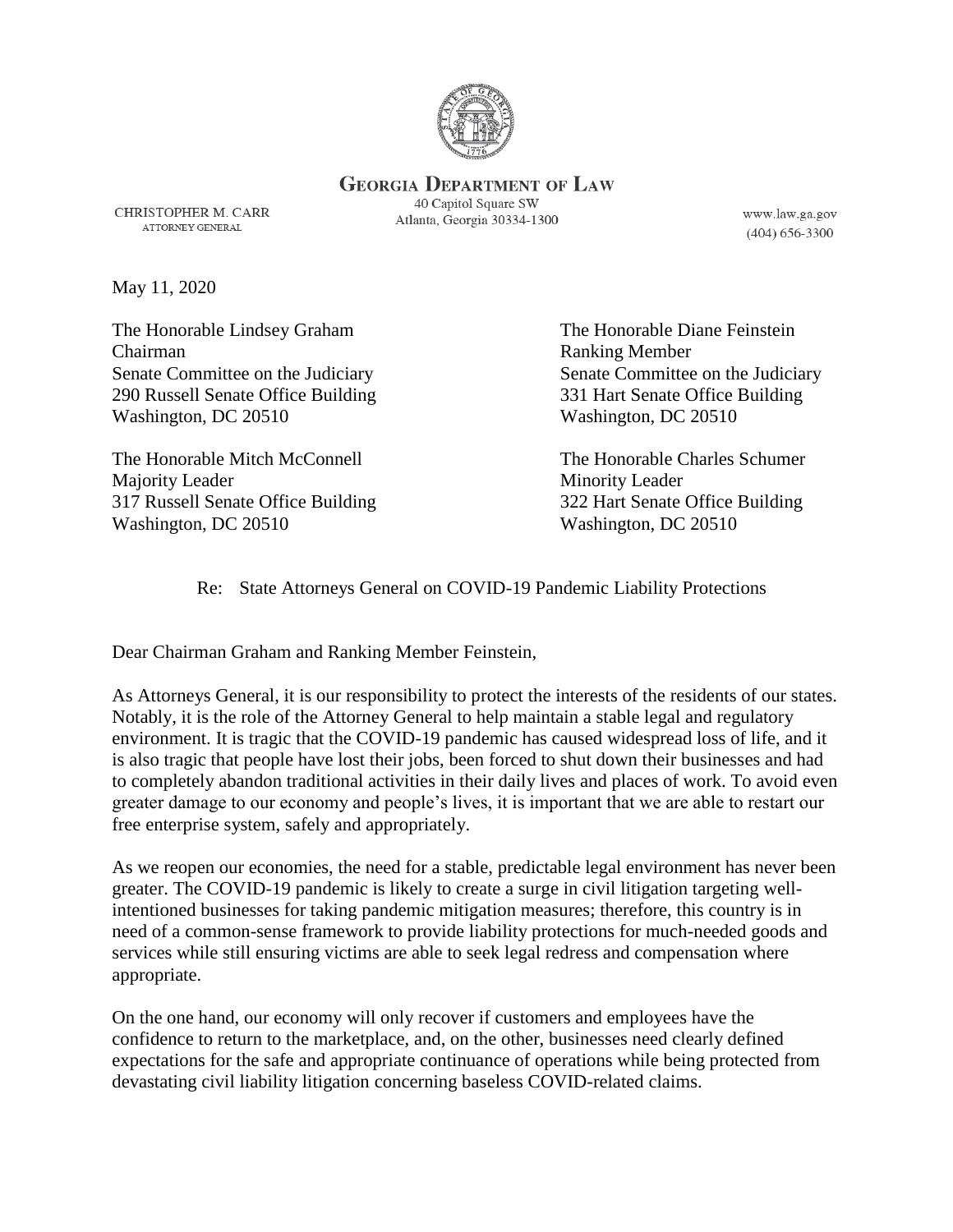## Page 2

States across the country have recognized the need for timely, targeted and tailored civil liability protections in light of the pandemic - to date 23 states have enacted liability protections for first responders and healthcare workers. In the wake of this unprecedented crisis, the extension of appropriate post-pandemic liability protections is needed at both the state and federal levels for businesses, manufacturers of personal protective equipment, first responders, healthcare workers, healthcare facilities, and members of law enforcement, among others.

The undersigned state Attorneys General, representing 21 states, are joining together to urge Congress, with insight and assistance from groups like the U.S. Chamber of Commerce (and its Institute for Legal Reform) and the President's Congressional Economic Task Force, to enact specific liability protections that help mitigate the threat of frivolous COVID-related litigation and address pandemic protections that are not currently covered in federal law, such as the SAFETY Act and PREP Act. Civil liability protections should not, however, be extended to businesses engaging in willful misconduct, reckless infliction of harm or intentional infliction of harm. We believe criminal penalties, regulatory fines and agency oversight should be able to capture bad actors and civil lawsuits should be available for any citizens hurt by a business or individual acting with disregard for safety during the COVID-19 pandemic.

In doing so, we request that these federal liability protections set a foundation for states to build upon. Any federal legislation must preserve states' autonomy and ability to add additional statetailored protections against frivolous litigation, through state legislation and executive order, based on each one's unique circumstances. Additionally, these civil liability protections should be extended to all businesses and non-profit organizations, without regard to size or for-profit or not-for-profit status, that work in good faith to comply with guidance provided by government authorities and consistent with industry best practices as our states move to restart their economies.

We are confident your efforts will lead to meaningful results for our states, and we look forward to supporting the implementation of this type of legislation in any way we can.

Sincerely,

Urphi ha

Christopher M. Carr Georgia Attorney General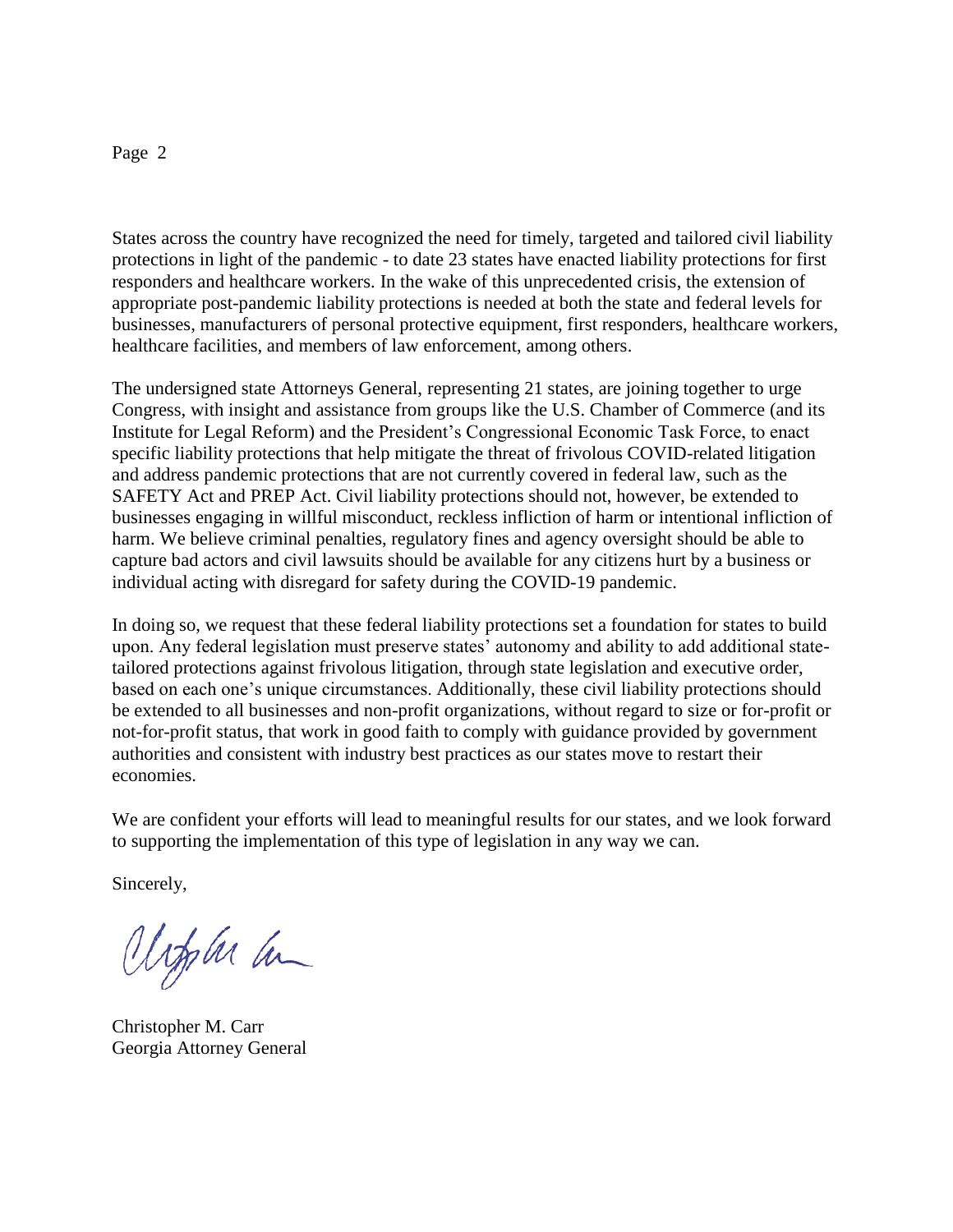Page 3

Steve Mashall

Steve Marshall Alabama Attorney General

De il Rollidge

Leslie Rutledge Arkansas Attorney General

 $\sim$  $\mathscr{L}$ Ć

Lawrence G. Wasden Idaho Attorney General

euk Schmitt

Derek Schmidt Kansas Attorney General

Jeff Landry Louisiana Attorney General

Eric S. Schnid

Eric S. Schmitt Missouri Attorney General

Kevin G. Clarkson Alaska Attorney General

Johly Mordy

Ashley Moody Florida Attorney General

Curtis T. Hill, Jr. Indiana Attorney General

Daniel Cameron Kentucky Attorney General

JCA

Lynn Fitch Mississippi Attorney General

- la

Douglas Peterson Nebraska Attorney General